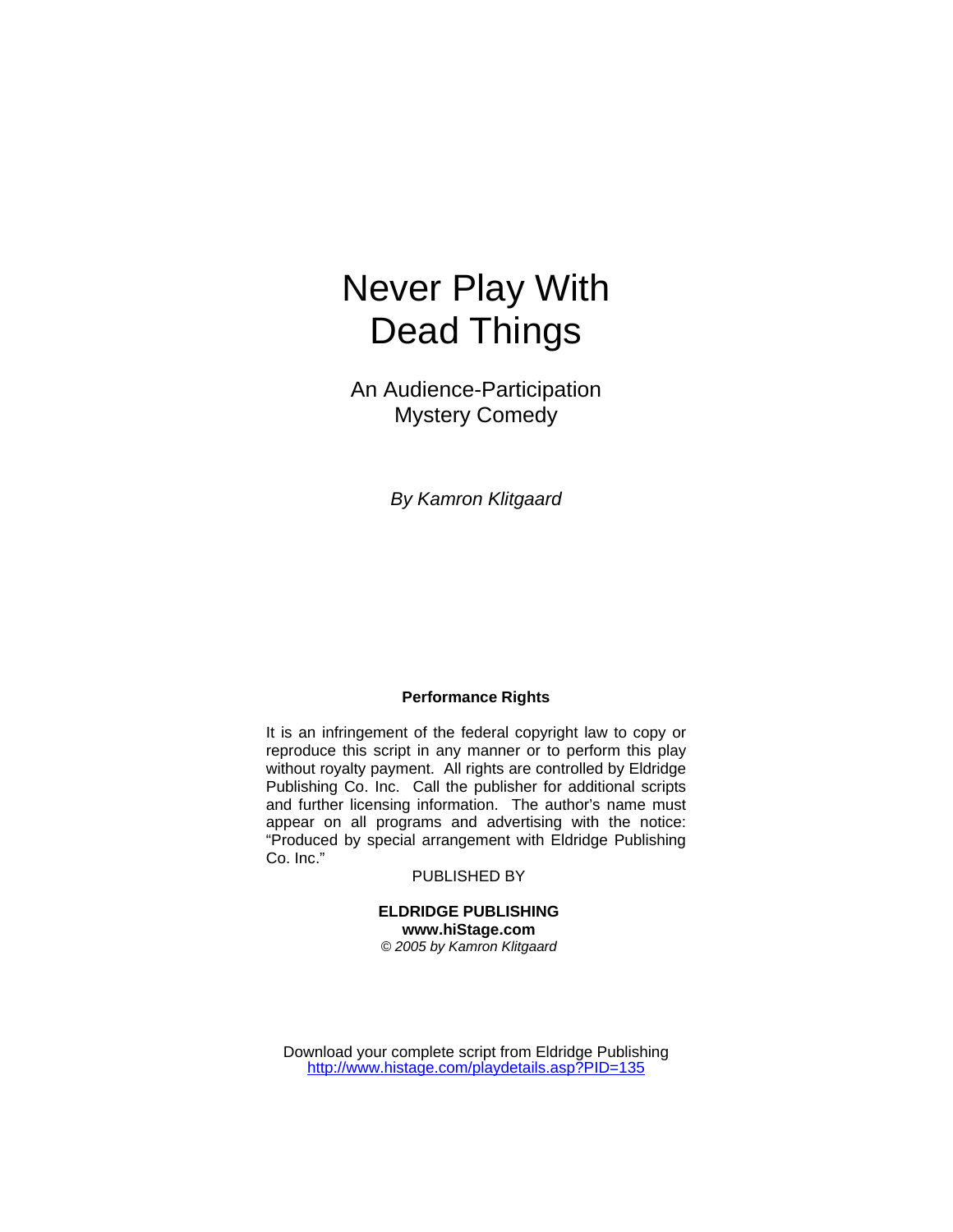*Never Play With Dead Things - 2 -* 

# STORY OF THE PLAY

 The premise is simple: A group of students dig up a corpse as a prank but the dead get upset and rise from the grave, trapping the students inside the mausoleum. Which character has the power to stop the Zombie menace? The audience gets the opportunity to band together in groups to solve the mystery. This part of the play is called the Clue Quest and happens during the intermission. Clue Characters (Zombies) are scattered around the building at strategic locations to give clues to the audience groups. All the clues lead to the identity of the character with the "power" to solve the story and save the world!

#### ORIGINAL CAST

| HOSTGentry Sparrow        |
|---------------------------|
| KAREN Melissa White       |
| MIKERobert Sant           |
|                           |
| DEATHTori Blanchard       |
|                           |
| JONES  Chris Jones        |
| CARETAKER.  Kristen Smart |
| ORSON Robert Dana         |

*ASSORTED ZOMBIES: Sara Stevenson, Nikki Chambers, Joe Reader, Chase Larsen, Ian Marietti, Colleen Monaghan, Jason Kitten.*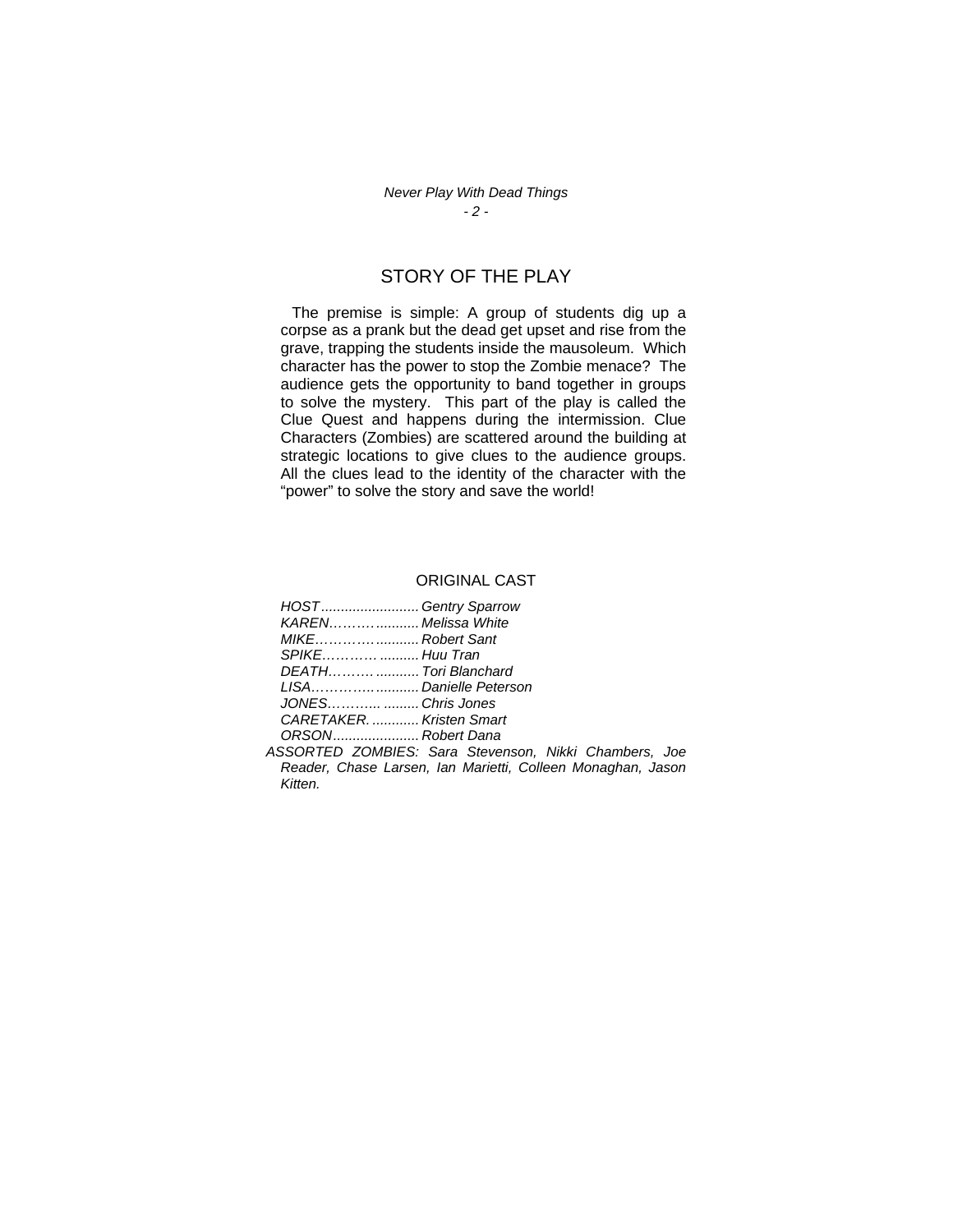# CAST OF CHARACTERS *(4 m, 3 w, 2 flexible, 10 or more zombies)*

- **HOST:** *(Male or female)* Dressed as a mortician (or Morticia)*.* This character is really into macabre, almost undead him/herself.
- **KAREN:** A preppie-type who's overly sweet and nice. She wears baby blue and pink, and carries a small boom box.
- **MIKE:** The all-American boy. Wears jeans and a letterman's jacket*.* Also very nice.
- **SPIKE:** Spike is half punker/half skater. Has colored spiked hair, wears lots of leather and chains and safety pins.
- **DEATH:** She is completely Gothic. She wears all black, with black hair and white face with black lips.

**LISA:** She's a total airhead.

**JONES:** He's rich and stuck up.

**CARETAKER:** *(Male or female)* A drunk*.* 

**ORSON:** He's the dug-up corpse with whom the others play.

**ZOMBIES:** At least ten. The Zombies should be played by all the Clue Characters. There are three Zombies with individual lines.ZOMBIE 1 has several lines in Part 1. ZOMBIES 2 and 3 have one line each in Part 3.

## THE CLUE CHARACTERS

Clue characters can be either male or female. If you have lots of actors, several could play each clue character*.* The more zombies you have the more fun the production will be. If you don't have enough actors to play each clue character you can substitute them for "hidden clues" which is explained in Part 2 - The Clue Quest.

- **SLOW ZOMBIE MUTE:** An undead who constantly walks slowly toward its victims. This type of zombie cannot talk but can moan and groan. He should always be reaching out for his victims. The clue is attached to his back so he can delay letting the teams see the clue by keeping his back away from them.
- **TALKING ZOMBIE:** Says "Brains" a lot. He wants brains to eat. It hurts to be dead, and eating brains is the only thing that helps.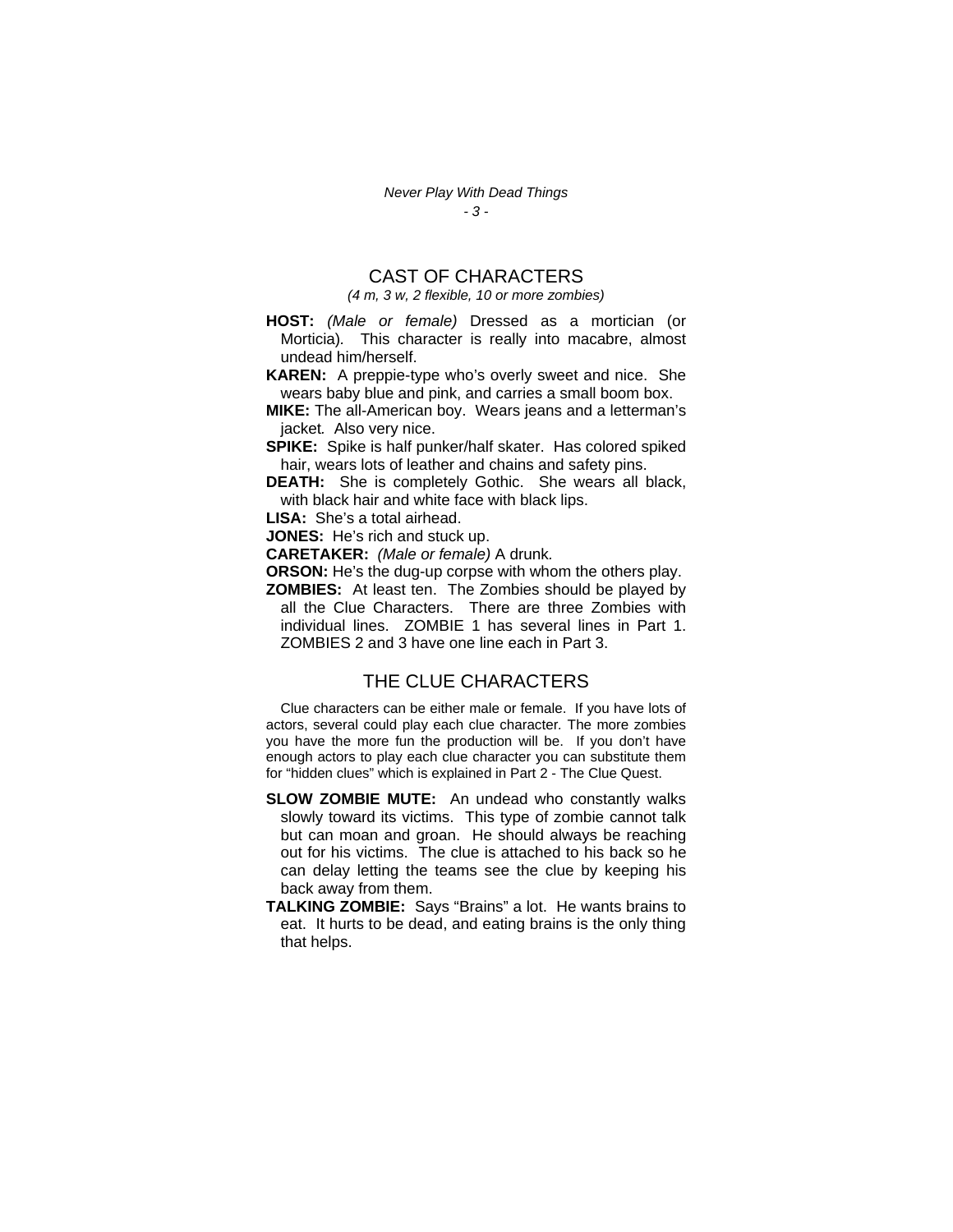- **ZOMBIE HUNTER:** Equipped with several weapons to fight zombies. He's seen it all so nothing shocks him anymore, but he does hate zombies and has quite an attitude about them.
- **NEWS REPORTER:** (And optional Cameraman.)Always searching for some scientific reason why the dead are coming back to life and eating human brains. Stays safely away from the zombies in the Clue Quest but has them in the background when doing a report. (It's fun to actually record some of the Clue Quest events.)
- **CAPTURED ZOMBIE and CAPTOR:** Wild and ferocious zombie(s). Has been captured by a scientist who is studying it. The scientist has the zombie on a pole leash. He tests its abilities and trains it by feeding it pieces of brain.
- **SIAMEEZE ZOMBIES:** Two zombies who are attached together. They try to eat the audience members but keep tripping over each other.
- **RIGOR MORTIS VICTIM:** This person is not a zombie but has been bitten by one and is now suffering the effects of rigor mortis.
- **ZOMBIE COMEDIAN:** Used to be a stand-up comedian in life and is now carrying on his trade with a microphone and as many dead jokes as he can think of.
- **SLEEPING ZOMBIE:** This zombie lies motionless. A sign reading "The clue is in his/her coat pocket" is posted somewhere nearby. All is well until the Clue Quest victim tries to take the clue. The zombie suddenly springs to life to scare the victim.
- **GRAVE ROBBER:** Has lots of stories to tell and shows some of the treasure he has collected by robbing graves. Some things like jewelry are still attached to body parts.
- **ZOMBIE VICTIM:** A person who has been bitten by a zombie and is slowly dying. Several seconds after death the character will turn into a zombie and wake to join the undead.
- *NOTE: You do not need to use all of these Clue Characters. Conversely, if you need more you can make up your own.*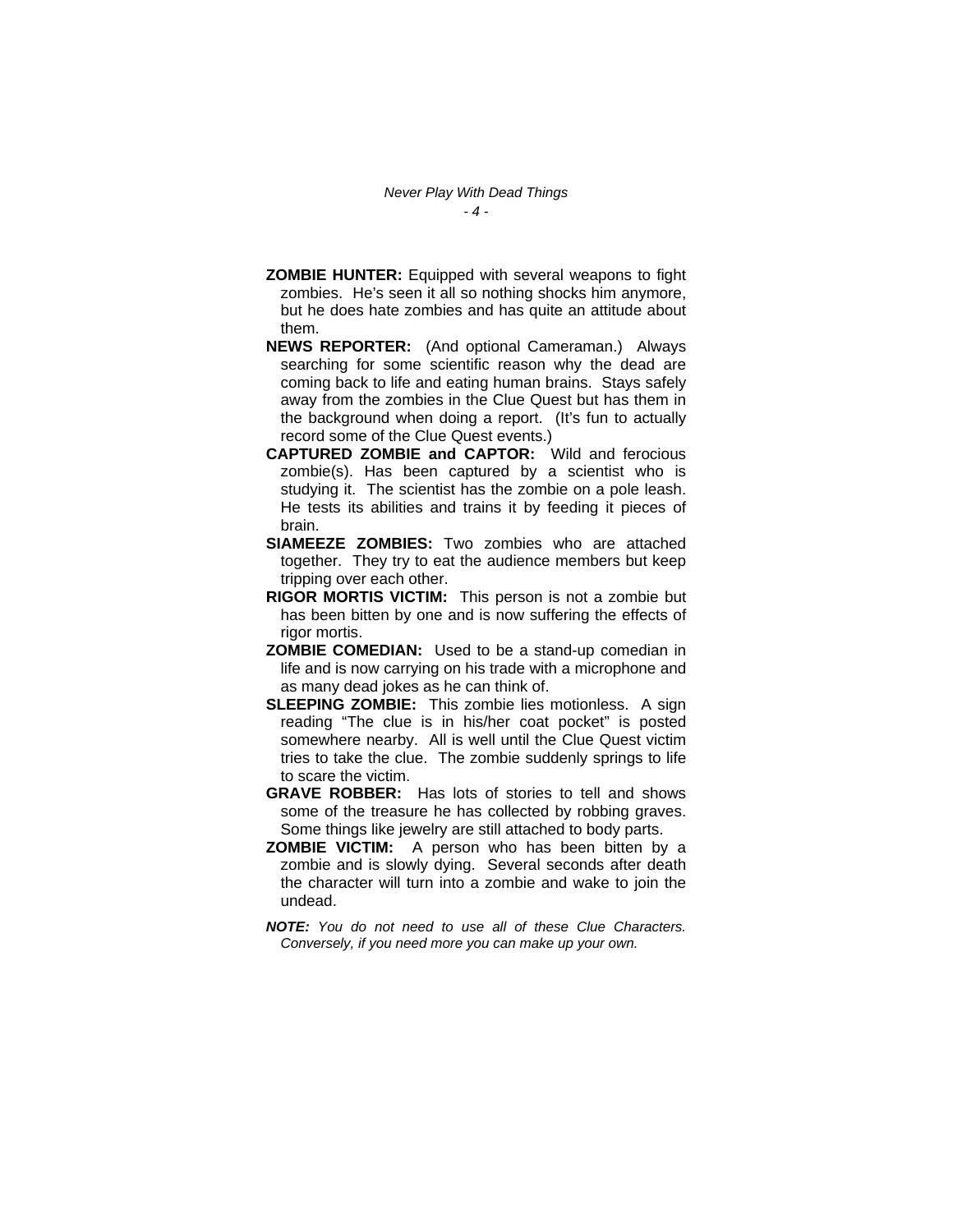## **WHAT'S IN THIS SCRIPT?**

There are four parts to this mystery:

**1***.* **THE STORY** - This is the scripted part of the play in which a mystery is presented to the audience.

**2***.* **THE CLUE QUEST** *(Optional)* - This is where the audience is given a quest to answer riddles and search for clues. During the Clue Quest they will encounter and interact with many different characters in different locations. This is a great opportunity for actors to improvise. And if the audience members are skilled sleuths they will then put all the clues together to solve the mystery.

**3***.* **THE CONCLUSION** - The audience returns to the theatre to watch the conclusion of the story, which reveals the answer to the mystery.

**4***.* **THE PAYOFF** *(Optional)* - All the characters*,* even dead ones*,* come out and present prizes to the audience members who solved the mystery.

There are complete instructions on how to design your Clue Quest to fit your production needs. This is a big part of the fun because you can make the quest personal for your audience and for your actors. You can make it a big part of your production, you can cut it out all together or it can be somewhere in between. Sometimes the Clue Quest is what the audience enjoys the most!

*Additional production information located at end of script.*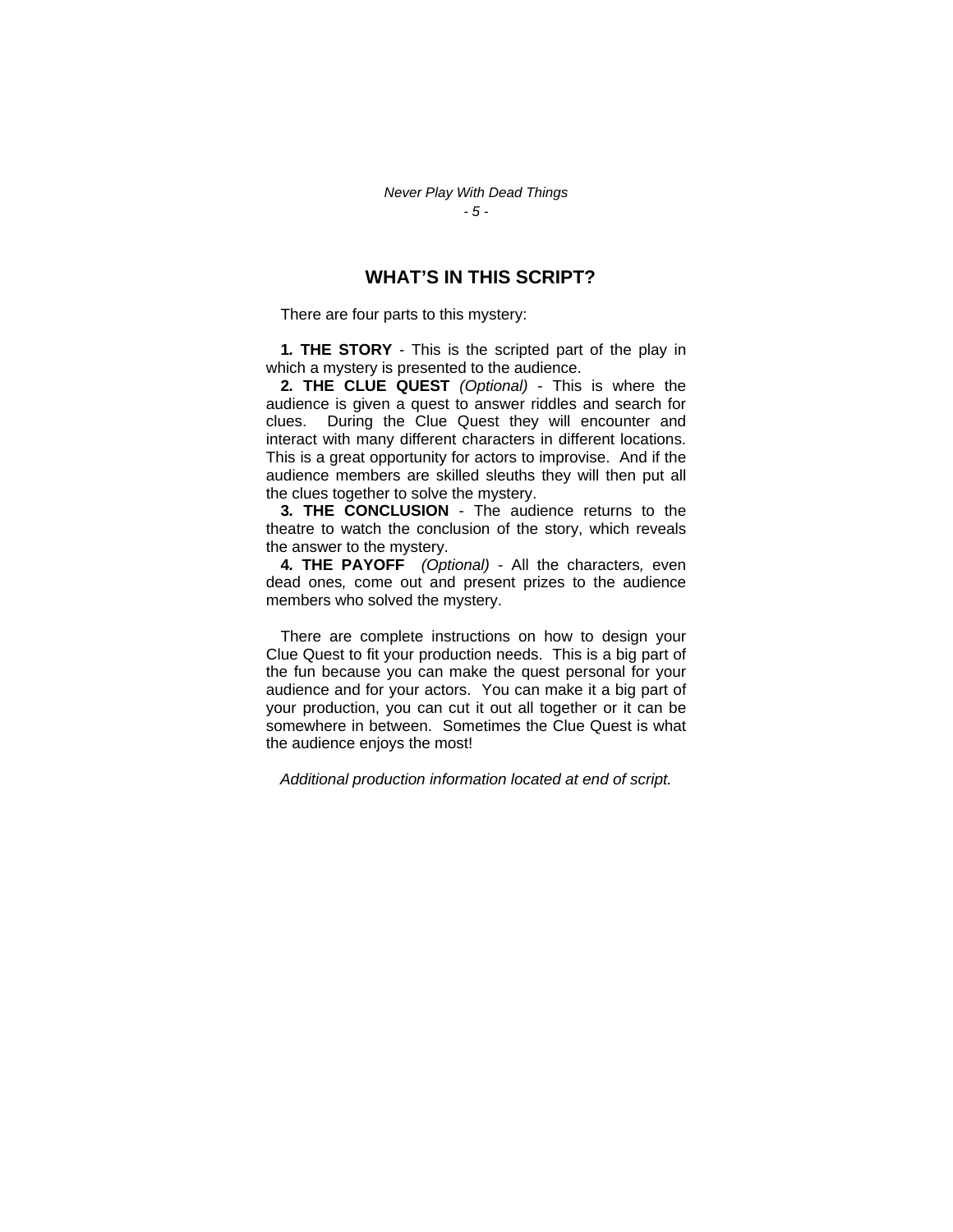## **PART 1 - THE STORY**

## **SCENE 1**

*(There are several dimly lit tombstones across the stage. The door to the mausoleum can be out there too. The CARETAKER walks across the stage with a lantern and takes a drink from a tin flask, then exits. Enter HOST.)* 

**HOST:** Good evening, ladies and gentlemen. And welcome to our mystery. I ask you to pay close attention to what you are about to witness, for the information you see will help you in solving our mystery. Tonight's tale into the macabre is not for the faint of heart. It involves the most gruesome acts of violence, the most horrifying scenes of terror, and the most twisted hideousness ever seen on this or any other stage. In fact, we had to cut the part about the Mary Kay saleswoman or we would have been shut down. However, you may rest assured that there is little or no offensive language apart from two "darns", three "dang it's", a "teetee" and one "doodoo." And since they only occur here in my opening monologue, you're past them now. So sit back and relax as The *(name of your company)* … Presents … "Never Play With Dead Things." Ha ha ha ha ha. *(Laughing evilly. SFX: Thunder and lightning.)* Have you ever seen a dead graveyard? You know the kind I mean. It's usually at the end of a street where the streetlights don't work. The caretaker hasn't been seen for years, no one really knows why. The grass is overgrown and hides many of the markers. There's a rusty iron gate around the property. Is it there to keep some out? Or is it there to keep something inside? Lights have been seen both in the mausoleum and in the crypts outside. On a night not long ago two teenagers were walking home from a date...

*(Enter MIKE and KAREN.)* 

**KAREN:** I sure had fun, Mike.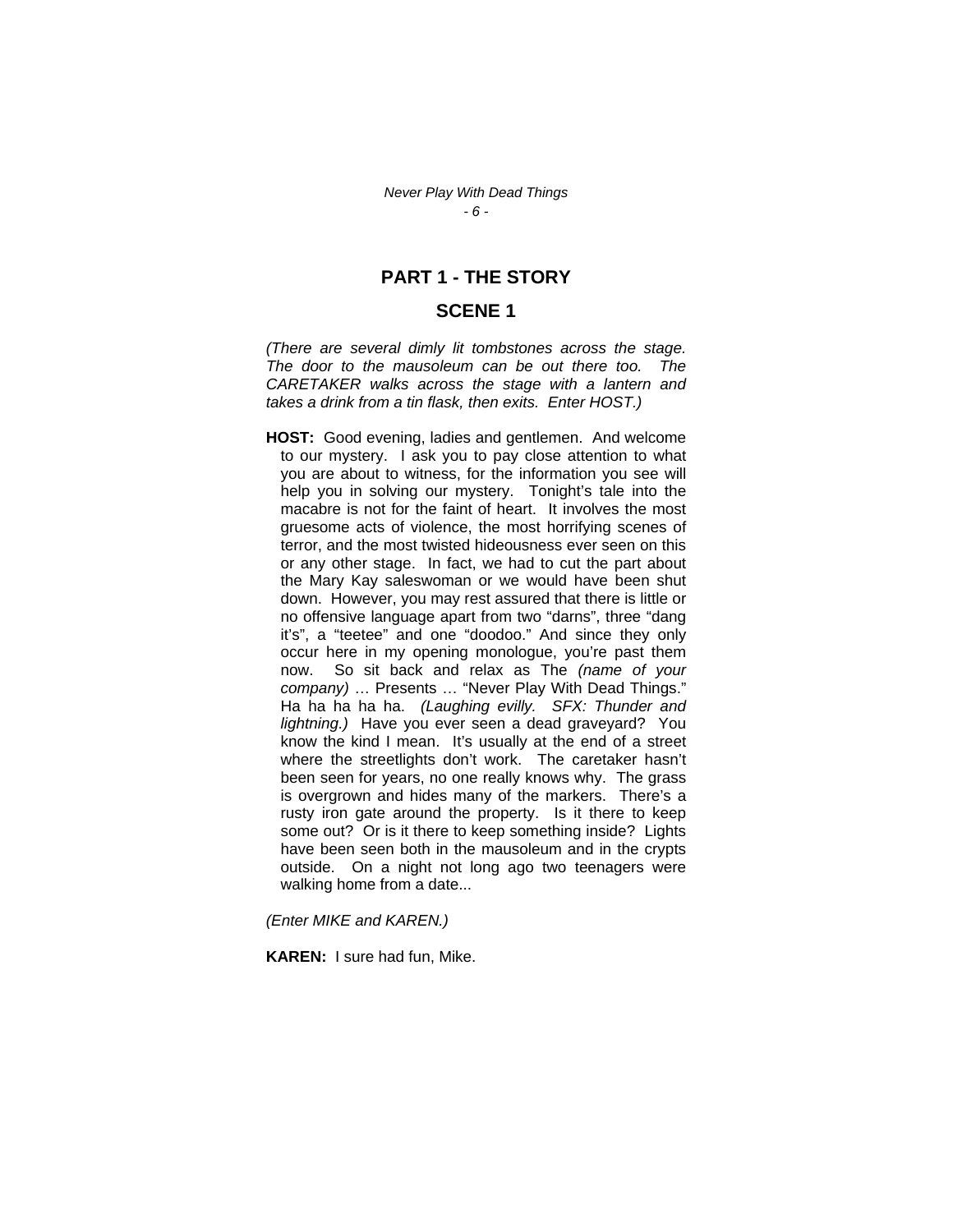**MIKE:** Yeah, It was really neat, Karen.

*(SFX: Thunder and lightning.)* 

**KAREN:** I don't like the looks of those clouds, though. We'd better hurry.

**MIKE:** Let's take a short cut through the graveyard.

**KAREN:** The graveyard? I'm not going in that spooky old place.

**MIKE:** Oh, come on. Don't be afraid. I'll be right behind you.

**KAREN:** Well, all right, I mean, what could possibly happen?

**HOST:** Thunder and lightning raced across the sky. It began to rain. *(SFX: Rain.)* Karen held Mike's hand tightly as they ran to the mausoleum for protection. Protection? If only they had known...

*(Exit HOST. MIKE and KAREN stand shivering.)* 

**KAREN:** Oh, Mike, we'll never get home on time.

**MIKE:** Yes we will. This old mausoleum porch isn't going to keep us dry though. *(He jiggles the door.)* 

**KAREN:** What are you doing?

**MIKE:** This place has been abandoned for years. We can wait inside until the storm is over. No one will mind.

**KAREN:** I'm not going into that spooky old place.

**MIKE:** Come on. I'll protect you. An all-state running back wouldn't let anything happen to you.

**KAREN:** What if we get caught?

**MIKE:** You know how fast I am. If anyone comes, I'll carry you like a football. Everything will be fine.

**KAREN:** That's one of the dumbest things I've ever heard. All right, I mean, what could possibly happen?

*(MIKE and KAREN enter the door and are gone.)* 

#### **End of Scene**